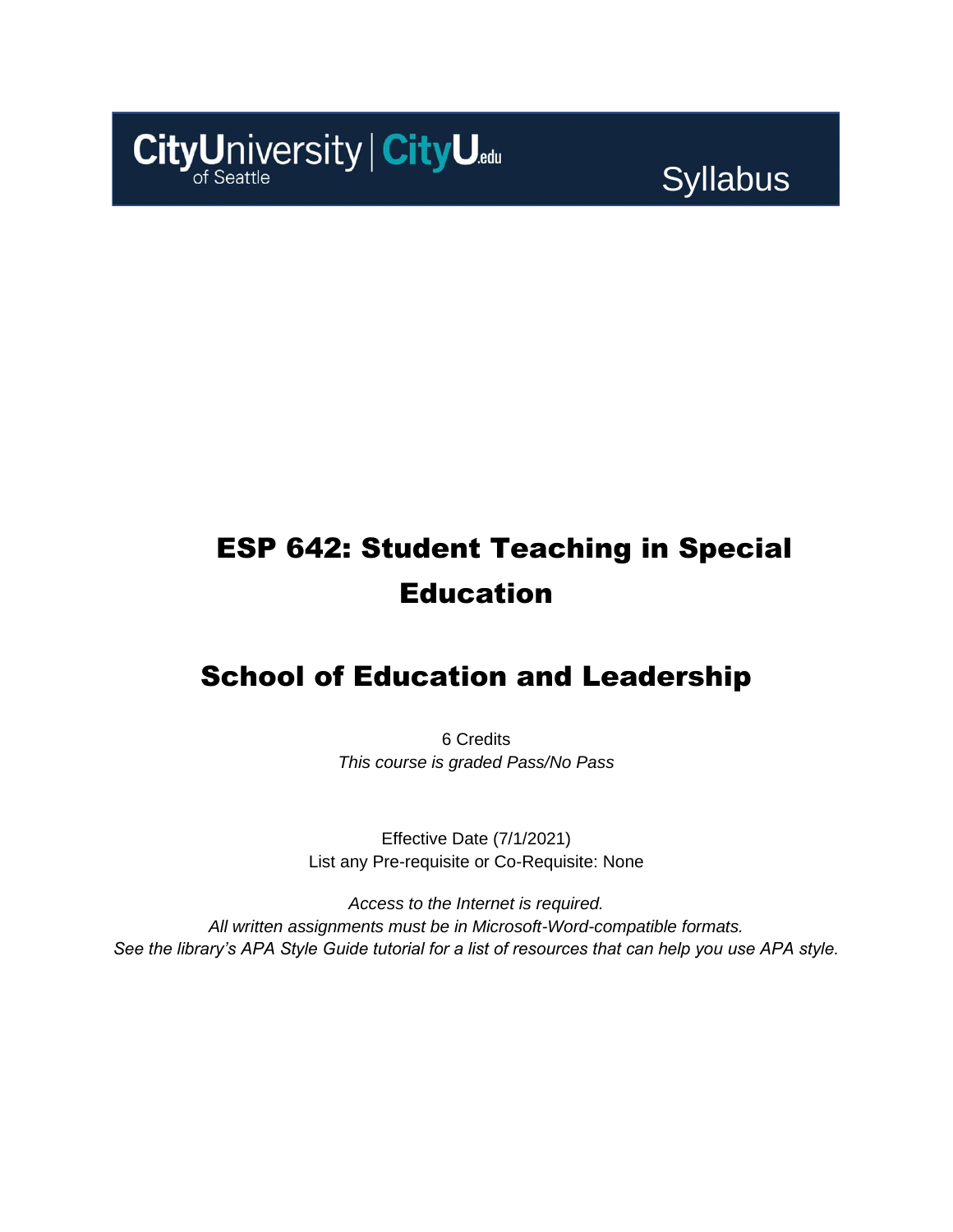## Faculty Information

Professional experience information for instructors is found under *Faculty Information* in the online course menu.

### Contact Information

Contact information for instructors is found under *Faculty Information* in the online course menu.

## Course Description

In Student Teaching, candidates seeking a Special Education P-12 endorsement co-teach with a cooperating teacher in a school special education placement for the required number of days to develop and demonstrate capacities to perform the full-time responsibilities of a teacher and to make a positive impact on student learning. During student teaching, candidates exhibit essential dispositions; demonstrate skill in planning, engagement, assessment, and reflection upon student learning; participate in a learning community; and collect evidence of performance that connects with standards and criteria for pre-service teachers. Through successful completion of student teaching, candidates demonstrate endorsement competencies required for residency teacher certification with a Special Education P-12 endorsement.

### Course Resources

Required and recommended resources to complete coursework and assignments are found on the course [Reading List.](https://cityu.alma.exlibrisgroup.com/leganto/login?auth=SAML) The reading list can be found under *Course Information* in Blackboard as well as from the library homepage ("Find Your Textbook" button).

**Note**: Required resources that must be purchased by the student are tagged "Purchase from a vendor of your choosing." Required resources with a direct link, "Available through CityU Library", are available electronically at no cost to students.

Students in Canada may purchase course resources from the [Canada Bookstore,](https://www.cityubookstore.ca/index.asp) and students outside the U.S. and Canada should contact their advisor or textbook coordinator for additional information.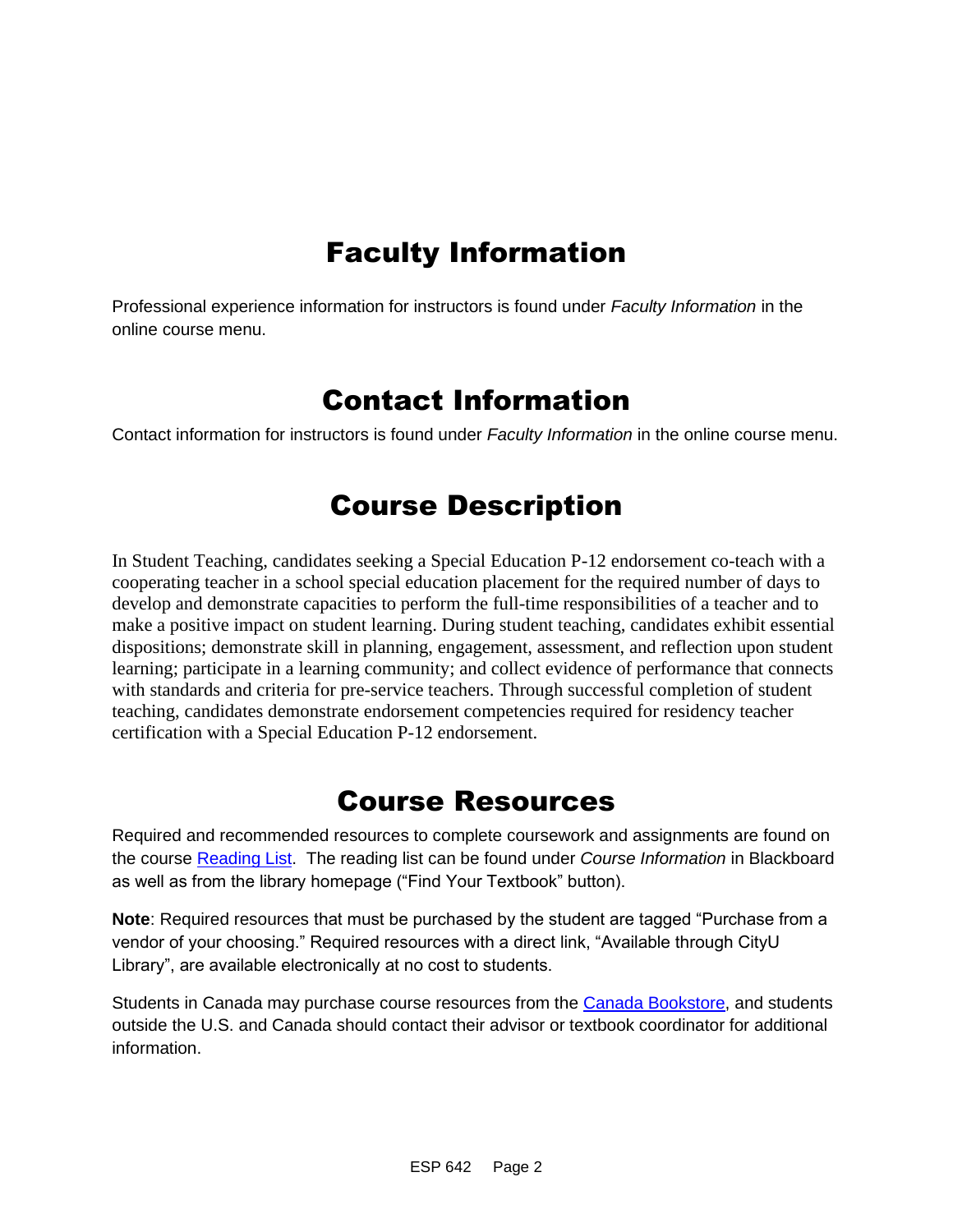## Course Outcomes

This course will prepare students to:

- Demonstrate skill in assessment of student learning
- Exhibit essential dispositions of a professional educator
- Involve families and communities in student learning
- Demonstrate skill in planning for instruction
- Demonstrate positive impact on student learning
- Demonstrate skill in reflection to improve practice and student learning
- Demonstrate skill in engaging students in meaningful learning activities.

## Shared Agreements

Our primary commitment is to **build relationships** both with each other and within ourselves. We share a *collective goal* of becoming critically conscious educators who are prepared to serve all students in our classrooms. A positive learning experience relies on creating an atmosphere where space is held for *multiple truths* to coexist, and where we begin to *notice and name power dynamics* in our own group and also in the education system, its processes, and its policies. We acknowledge that differences among our identities, social backgrounds and experiences will influence our perspectives and those of others*.* We agree to *share our truths bravely*, to *acknowledge the humanity* of each other and ourselves, and to *look for learning* in ourselves and others.

*\*\*We agree to keep confidential all issues of a personal or professional nature that are discussed in class.\*\**

*\*\*adapted from Color Brave Spaces by Equity Matters (2021). [www.equitymattersnw.com](http://www.equitymattersnw.com/)*

### Grading Scale

The grades earned for the course will be calculated as a P or NP, as defined in the current University Catalog [\(https://www.cityu.edu/catalog/\)](https://www.cityu.edu/catalog/).

Grading rubrics with details on how each assignment will be graded are located under *Assignments* and/or in *My Grades* in the online course menu. Students should review the rubric for each assignment prior to completing their work in order to understand how it will be assessed.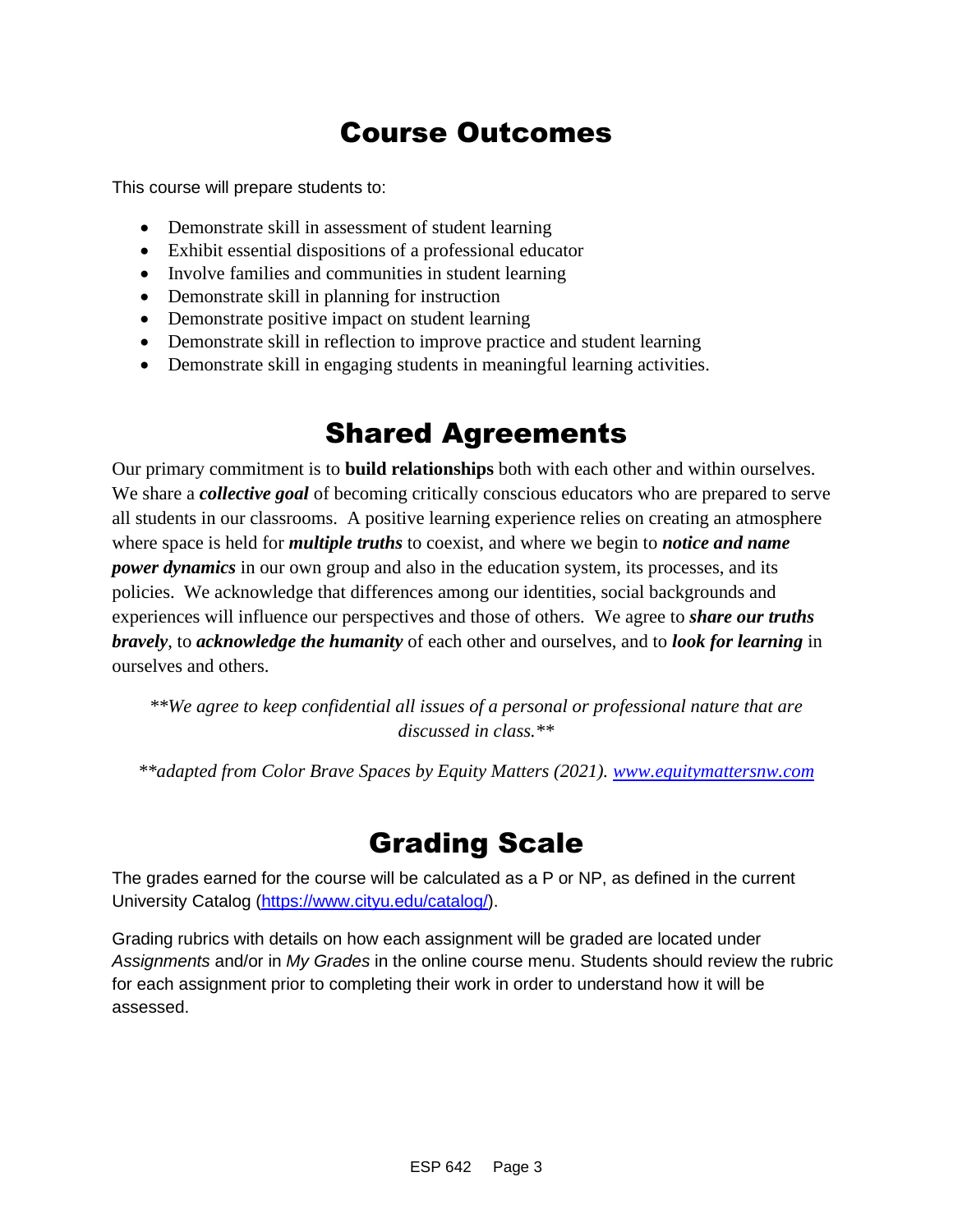## Course Assignments and Grading

#### Observations by Field Supervisor

Candidates complete the required number of observations by their assigned university field supervisor. This observation should be in the endorsement area sought for certification, and should include a lesson plan, observation of implementation of that lesson plan, and a debrief with the field supervisor to engage in reflective analysis about planning, instruction, or assessment. The focus of these reflections will be to enhance candidate's ability to analyze and improve teaching practices in the endorsement area they seek.

### Hours Log

Candidates will complete an hours log representing the time spent in their field experience placement. Candidates should complete separate hours logs for each endorsement area.

### Professional Growth Plan (PGP)

Candidates create a professional growth plan (PGP) to inform growth for the first year of certified teaching. This document is required in order to complete certification. The template and additional instructions for completing the PGP can be found on the state PESB website.

### Instructor Determined Assignments (if applicable)

The instructor may add additional assignments and/or make alterations to meet changes in program, state, and/or district guidelines for teacher candidates. Any additions or adaptations will be noted in the blackboard shell. Candidates should participate and engage in all classwork, including required assignments, class discussions, activities, and instructor-determined assignments. Candidates should work to meet essential dispositions criteria not only in the field, but also in their coursework, whether online or in person.

### Participation, Engagement, and Essential Dispositions

Candidates should participate and engage in all classwork, including required assignments, class discussions, activities, and instructor-determined assignments. Candidates should work to meet essential dispositions criteria not only in the field, but also in their coursework, whether online or in person.

### Course Policies

#### **Participation**

Participation will be graded based on engagement in class discussions and activities (both online and mixed modes). Online-only courses will be determined via active engagement in weekly discussion boards or other interactive opportunities provided by the instructor. Mixed mode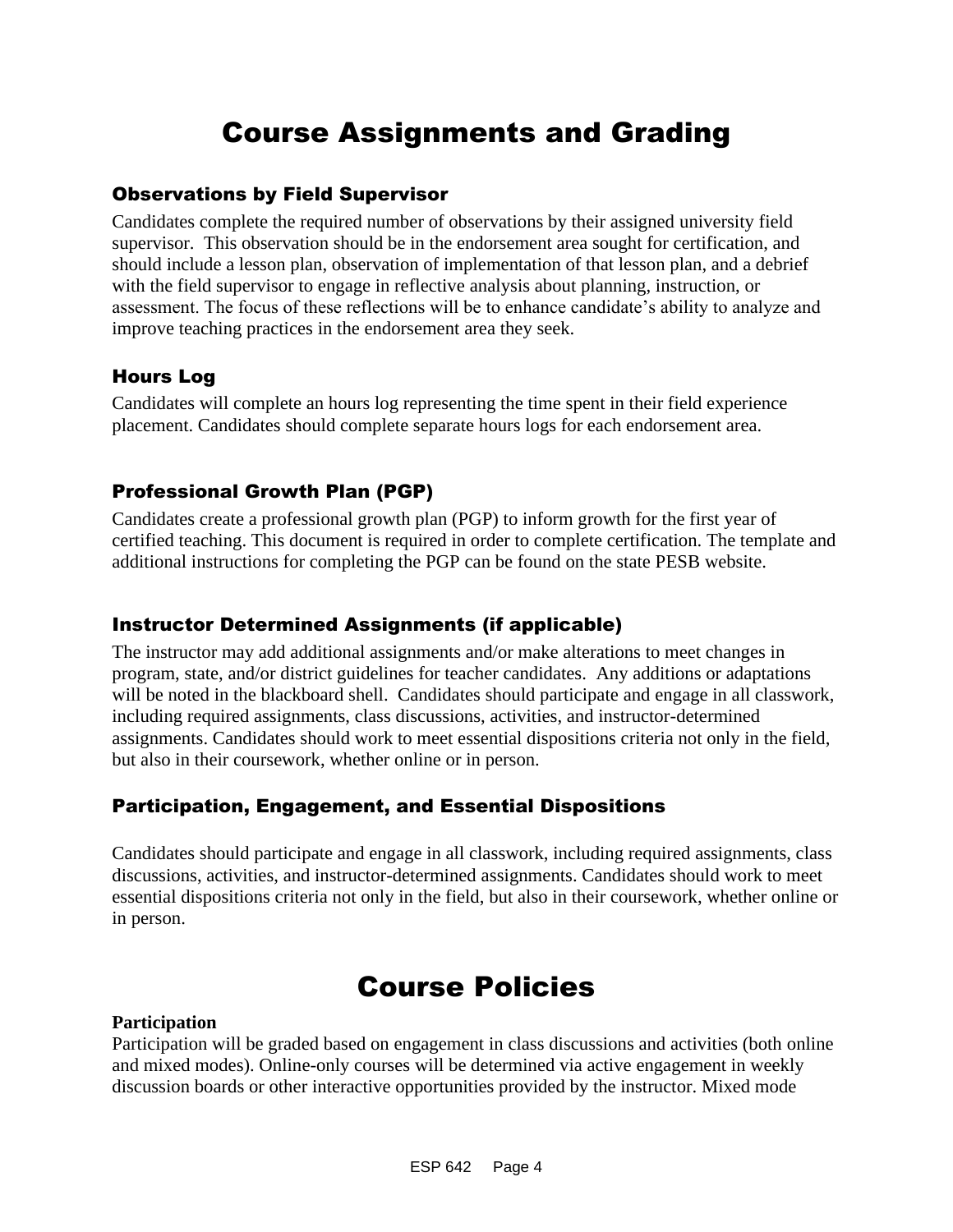courses will be determined based on presence in class and engagement with content and peers both within and outside of face-to-face class sessions.

## University Policies

You are responsible for understanding and adhering to all of City University of Seattle's academic policies. The most current versions of these policies can be found in the University Catalog that is linked from the CityU Web site.

### Antidiscrimination

City University of Seattle and its staff and faculty are committed to supporting our students. We value equity, diversity, and inclusion as a way of life as well as the educational opportunities it provides. City U will not tolerate any form of discrimination based on race, color, ethnicity, sexual orientation, gender identification, socioeconomic status, or religious values. If you have experienced any discrimination based on any of the above, we encourage you to report this to the University. Please report this to your instructor. If you do not feel safe reporting this to your instructor, please report to the Provost or to the Vice President of Student Affairs.

### Non-Discrimination & Prohibition of Sexual Misconduct

City University of Seattle adheres to all federal, state, and local civil rights laws prohibiting discrimination in employment and education. The University is committed to ensuring that the education environment is bounded by standards of mutual respect and safety and is free from discriminatory practices.

In the U.S., the University is required by Title IX of the Education Amendments of 1972 to ensure that all of its education programs and activities do not discriminate on the basis of sex/gender. Sex includes sex, sex stereotypes, gender identity, gender expression, sexual orientation, and pregnancy or parenting status. Sexual harassment, sexual assault, dating and domestic violence, and stalking are forms of sex discrimination, which are prohibited under Title IX and by City University of Seattle policy. City University of Seattle also prohibits retaliation against any person opposing discrimination or participating in any discrimination investigation or complaint process internal or external to the institution. Questions regarding Title IX, including its application and/or concerns about noncompliance, should be directed to the Title IX Coordinator. For a complete copy of the policy or for more information, visit [https://my.cityu.edu/titleix](https://nam11.safelinks.protection.outlook.com/?url=https%3A%2F%2Fmy.cityu.edu%2Ftitleix&data=04%7C01%7Claker%40cityu.edu%7Cbc558c70c10340dbaa2408d9172365a0%7Cb3fa96d9f5154662add763d854e39e63%7C1%7C0%7C637566263054321964%7CUnknown%7CTWFpbGZsb3d8eyJWIjoiMC4wLjAwMDAiLCJQIjoiV2luMzIiLCJBTiI6Ik1haWwiLCJXVCI6Mn0%3D%7C1000&sdata=GX0hgfxN2OMKFTKjD04gqvwwyU44mfnCmEdCtsEzab0%3D&reserved=0) or contact the Title IX Coordinator.

In Canada, in compliance with the British Columbia Human Rights Code, the Alberta Human Rights Act, WorksafeBC, and the Workers' Compensation Board of Alberta, the University believes that its environment should at all times be supportive and respectful of the dignity and self-esteem of individuals. Discrimination, harassment and bullying conduct, whether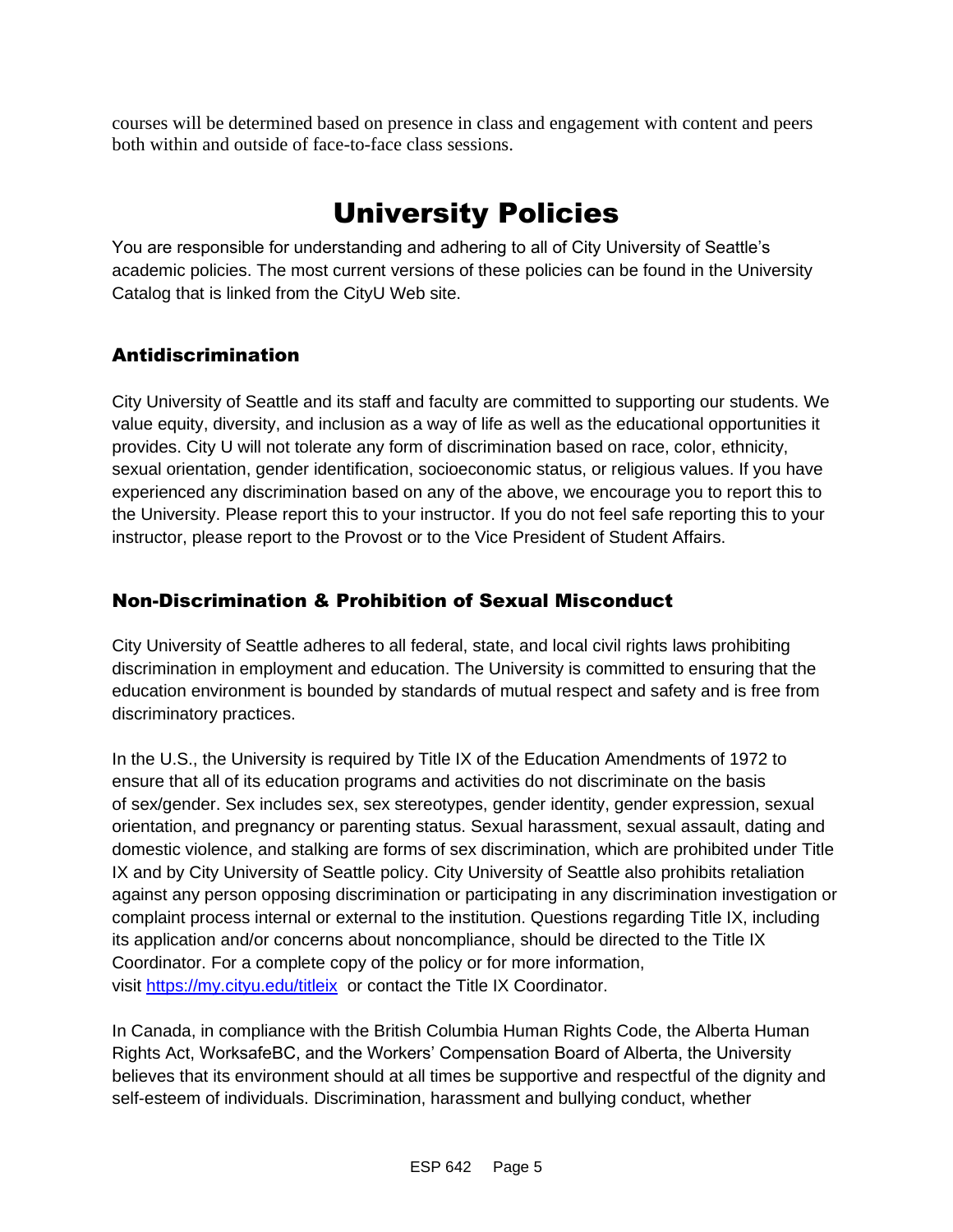through person-to-person behaviour or via electronic communications such as email or social media is not acceptable and will not be tolerated. As an educational institution, it is our responsibility to cultivate an environment of excellence, equity, mutual respect and to recognize the value and potential of every individual. The University will take all necessary steps to meet or exceed the requirements of the law to prevent discrimination, harassment and bullying. The Respectful Workplace Policy for the prevention of discrimination, harassment and bullying policy and procedure can be found at [https://www.cityu.edu/discover-cityu/about-cityu/](https://nam11.safelinks.protection.outlook.com/?url=https%3A%2F%2Fwww.cityu.edu%2Fdiscover-cityu%2Fabout-cityu%2F&data=04%7C01%7Claker%40cityu.edu%7Cbc558c70c10340dbaa2408d9172365a0%7Cb3fa96d9f5154662add763d854e39e63%7C1%7C0%7C637566263054331957%7CUnknown%7CTWFpbGZsb3d8eyJWIjoiMC4wLjAwMDAiLCJQIjoiV2luMzIiLCJBTiI6Ik1haWwiLCJXVCI6Mn0%3D%7C1000&sdata=7Q6QoqwuNLfeOJPewViWSeIwRIBy%2BoqDOiP8xSHYm78%3D&reserved=0) under the Policies section or at [https://www.cityuniversity.ca/about/](https://nam11.safelinks.protection.outlook.com/?url=https%3A%2F%2Fwww.cityuniversity.ca%2Fabout%2F&data=04%7C01%7Claker%40cityu.edu%7Cbc558c70c10340dbaa2408d9172365a0%7Cb3fa96d9f5154662add763d854e39e63%7C1%7C0%7C637566263054331957%7CUnknown%7CTWFpbGZsb3d8eyJWIjoiMC4wLjAwMDAiLCJQIjoiV2luMzIiLCJBTiI6Ik1haWwiLCJXVCI6Mn0%3D%7C1000&sdata=TX6bXEiU0CC6hC1mrTnKpuJywbR06qAj7RMu8QC4RUA%3D&reserved=0)

### Religious Accommodations

City University of Seattle has a policy for accommodation of student absences or significant hardship due to reasons of faith or conscience, or for organized religious activities. The University's policy, including more information about how to request an accommodation, is available in the University Catalog and on the my.cityu.edu student portal. Accommodations must be requested by the 20% mark of this course (e.g. day 14 of a ten-week course, day 7 of a 5-week course) using the Religious Accommodations Request Form found on the student dashboard in the my.cityu.edu student portal.

### Academic Integrity

Academic integrity in students requires the pursuit of scholarly activity that is free from fraud, deception and unauthorized collaboration with other individuals. Students are responsible for understanding CityU's policy on academic integrity and adhering to its standards in meeting all course requirements. A complete copy of this policy can be found in the [University Catalog](https://nam11.safelinks.protection.outlook.com/?url=http%3A%2F%2Fwww.cityu.edu%2Fcatalog%2F&data=04%7C01%7Claker%40cityu.edu%7Cbc558c70c10340dbaa2408d9172365a0%7Cb3fa96d9f5154662add763d854e39e63%7C1%7C0%7C637566263054341952%7CUnknown%7CTWFpbGZsb3d8eyJWIjoiMC4wLjAwMDAiLCJQIjoiV2luMzIiLCJBTiI6Ik1haWwiLCJXVCI6Mn0%3D%7C1000&sdata=aL6fsSyLtVzJgdrlE9PtZXb%2F3H6wCdrvPcw4zOoEYTI%3D&reserved=0) in the section titled *Academic Integrity Policy* under *Student Rights & Responsibilities*.

### **Attendance**

Students taking courses in any format at the University are expected to be diligent in their studies and to attend class regularly. Regular class attendance is important in achieving learning outcomes in the course and may be a valid consideration in determining the final grade. For classes where a physical presence is required, a student has attended if they are present at any time during the class session. For online classes, a student has attended if they have posted or submitted an assignment. A complete copy of this policy can be found in the [University Catalog](https://nam11.safelinks.protection.outlook.com/?url=http%3A%2F%2Fwww.cityu.edu%2Fcatalog%2F&data=04%7C01%7Claker%40cityu.edu%7Cbc558c70c10340dbaa2408d9172365a0%7Cb3fa96d9f5154662add763d854e39e63%7C1%7C0%7C637566263054341952%7CUnknown%7CTWFpbGZsb3d8eyJWIjoiMC4wLjAwMDAiLCJQIjoiV2luMzIiLCJBTiI6Ik1haWwiLCJXVCI6Mn0%3D%7C1000&sdata=aL6fsSyLtVzJgdrlE9PtZXb%2F3H6wCdrvPcw4zOoEYTI%3D&reserved=0) in the section titled *Attendance* under *Student Rights & Responsibilities*.